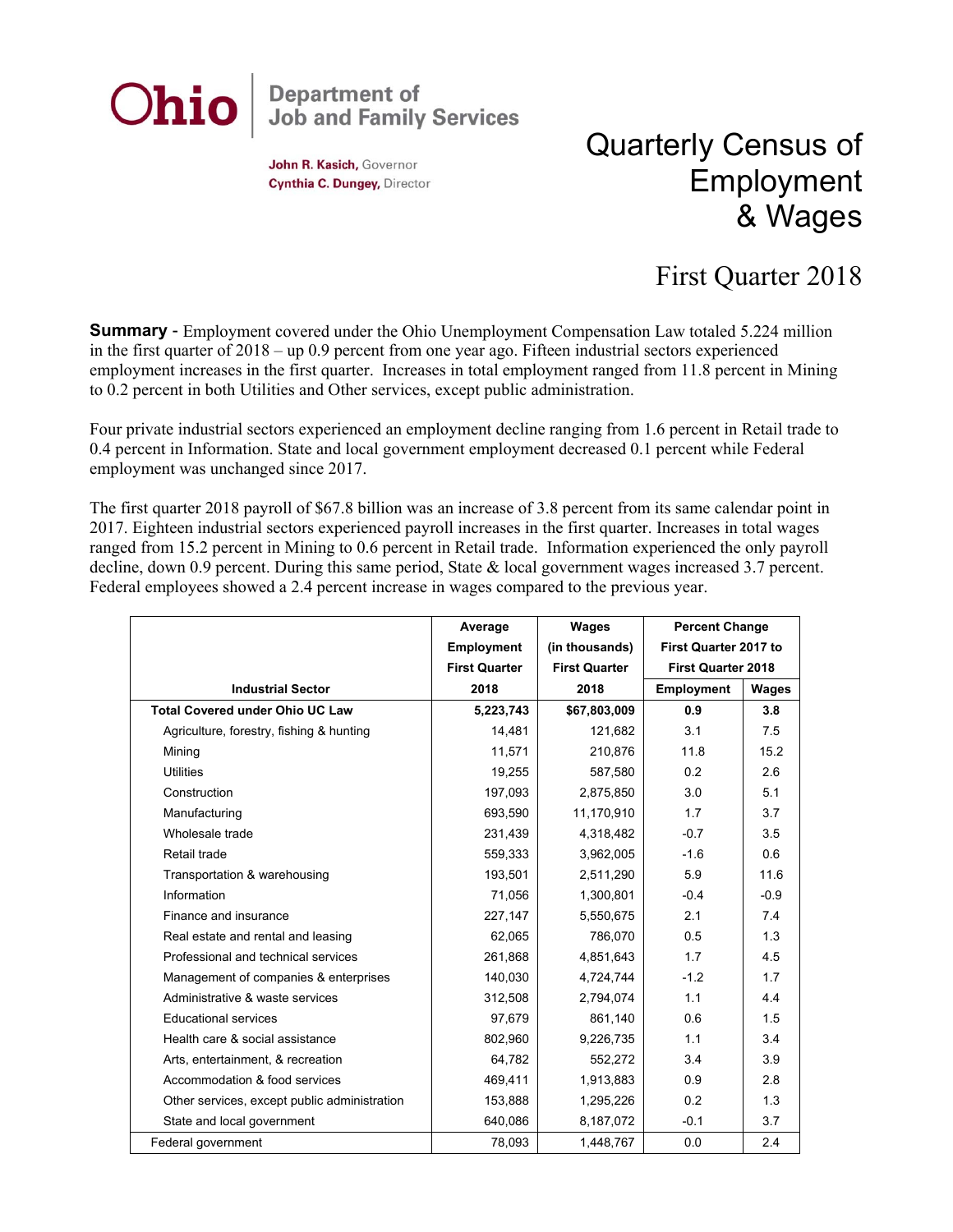All of Ohio's largest counties experienced employment increases from their first quarter 2017 levels. Increases ranged from 1.3 percent in Stark County to 0.1 percent in both Lorain and Summit Counties

All ten of Ohio's largest counties experienced payroll increases since 2017. Payroll gains ranged from 7.0 percent in Stark County to 0.3 percent in Summit County.

|                                        | Average              | Wages                | <b>Percent Change</b>        |              |
|----------------------------------------|----------------------|----------------------|------------------------------|--------------|
|                                        | <b>Employment</b>    | (in thousands)       | <b>First Quarter 2017 to</b> |              |
|                                        | <b>First Quarter</b> | <b>First Quarter</b> | <b>First Quarter 2018</b>    |              |
| <b>Industrial Sector</b>               | 2018                 | 2018                 | Employment                   | <b>Wages</b> |
| <b>Total Covered under Ohio UC Law</b> | 5,223,743            | \$67,803,009         | 0.9                          | 3.8          |
| <b>Butler</b>                          | 152,031              | \$1,985,161          | 1.1                          | 2.5          |
| Cuyahoga                               | 697,514              | \$10,354,013         | 0.8                          | 4.1          |
| Franklin                               | 730,072              | \$10,858,187         | 0.9                          | 4.8          |
| Hamilton                               | 500,063              | \$7,821,938          | 0.6                          | 0.7          |
| Lorain                                 | 94,571               | \$1,023,720          | 0.1                          | 1.6          |
| Lucas                                  | 205,020              | \$2,652,651          | 0.5                          | 6.0          |
| Mahoning                               | 94,263               | \$908,379            | 0.9                          | 2.8          |
| Montgomery                             | 247,945              | \$2,940,579          | 1.2                          | 3.0          |
| <b>Stark</b>                           | 156,933              | \$1,660,449          | 1.3                          | 7.0          |
| Summit                                 | 260,122              | \$3,309,456          | 0.1                          | 0.3          |
| All other counties                     | 2,085,209            | \$24,288,476         | 1.0                          | 4.8          |

The chart that follows presents the percentage of Ohio covered employment in each of the ten largest counties and all other counties combined. Ten of Ohio's 88 counties account for more than 60 percent of the state's covered employment.



## Percentage of First Quarter 2018 Employment - Ten Largest Counties